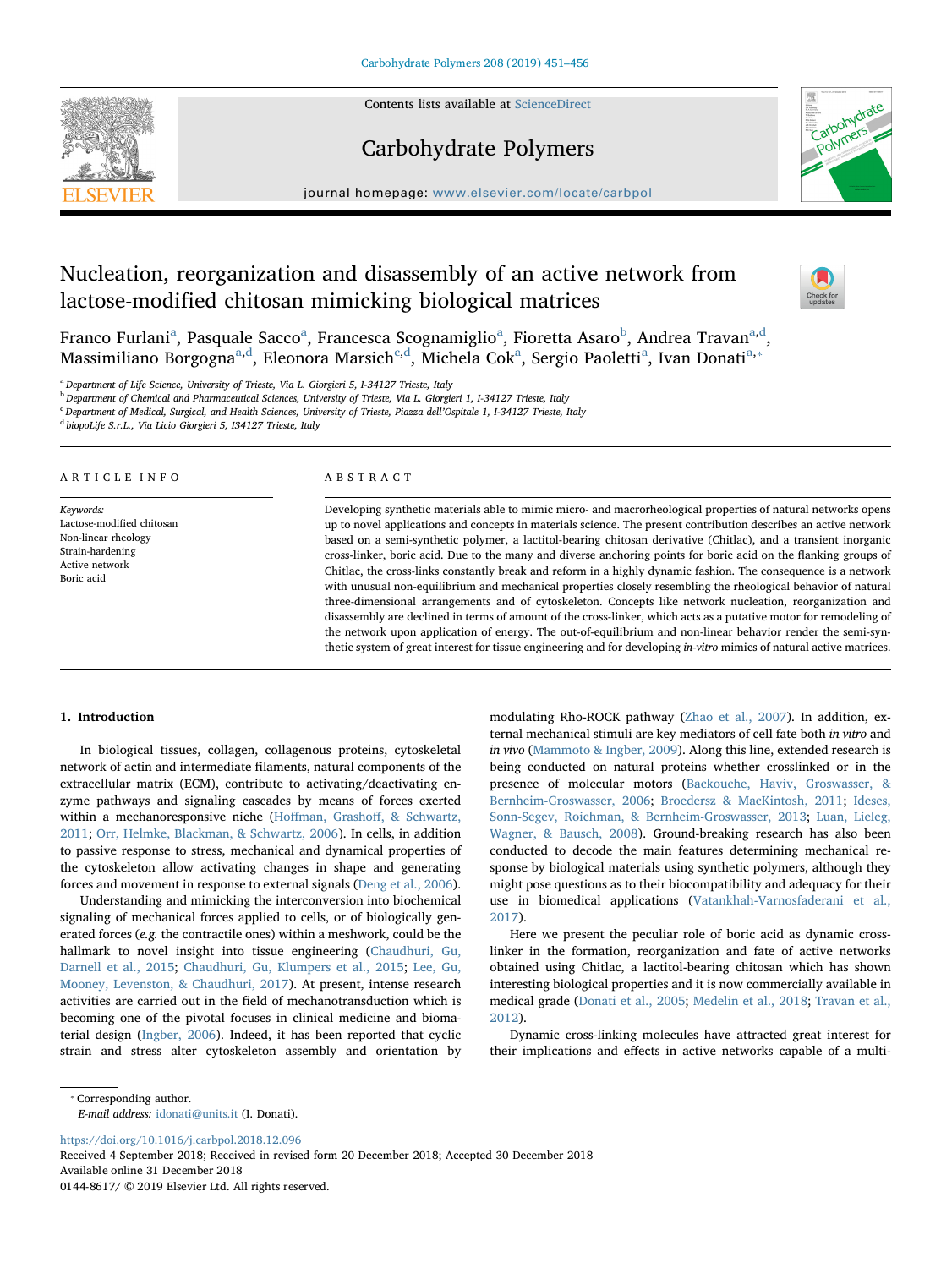scale self-organization [\(Ideses et al., 2013\)](#page-5-11). Structure and dynamics of actin networks reticulated by actin binding proteins (ABP) have been recently reviewed and the relevance of ABP on global structure and mechanics recapitulated ([Lieleg, Claessens, & Bausch, 2010](#page-5-17)). In the same work, it is underlined that the active network microstructure sets the local deformation mode and thus influence also the macroscopic network viscoelasticity in the linear and non-linear regime [\(Lieleg et al.,](#page-5-17) [2010\)](#page-5-17).

The transient nature of the interaction between the polysaccharide (Chitlac) and boric acid endows the network with the ability to reorganize and disassemble, providing in addition stress-stiffening features. Boric acid indeed displays three main abilities, *i.e.*: network-nucleator, network reorganizer and network disassembling agent. In this sense, boric acid exerts a role on a Chitlac-based network which is similar to the one of myosin II or ABP on actin ([Ideses et al., 2013](#page-5-11)). Overall, the system containing boric acid and Chitlac shows all the main rheological features of the network proteins composing the cytoskeleton. A preliminary characterization of the Chitlac – boric acid system was presented in a previous work limitedly to the cases of a mainly viscous response [\(Cok et al., 2018\)](#page-5-18). In the present contribution, the analyses of the transient system and its properties is extended to the gellike condition.

#### 2. Materials and methods

Lactose-modified chitosan (Chitlac or CTL)-hydrochloride form with fractions of: N-acetyl-glucosamine (GlcNAc; "acetylated", A)  $(F_A) = 0.07$ ; glucosamine (GlcNH<sub>2</sub>; "deacetylated", D)  $(F_D) = 0.36$ ; lactitol-substituted D unit (N-alkylated GlcLac; "lactitol", L)  $(F_L) = 0.57$ was kindly provided by biopoLife S.r.L. (Trieste, Italy). The intrinsic viscosity, [η], at 25 °C was 480 mL/g ([Sacco, Cok, Asaro, Paoletti, &](#page-5-19) [Donati, 2018\)](#page-5-19) and the weight average molecular weight was  $\bar{M_W}$  = 770 000 g/mol with a PI of 2.68 (SEC-MALLS, data not shown). Residual boron in Chitlac was determined by means of a spectrophotometric method ([Sacco et al., 2017](#page-5-20)). Phosphate-buffered saline (PBS), boric acid  $(H_3BO_3)$ , sodium chloride, deuterium oxide, 4-chlorophenylboronic acid (pCB), sodium hydroxide (NaOH), and deuterium oxide were all purchased from Sigma Aldrich (USA). All other reagents were from Sigma-Aldrich. All reagents and chemicals were of high purity grade. Deionized (Milli-Q) water was used as solvent in all experiments.

#### 2.1. Preparation of the Chitlac-boric acid system

Chitlac solutions were prepared starting from the hydrochloride form of the polymer, at different concentrations in PBS; the pH was adjusted to 7.4. Boric acid was added under vigorous magnetic stirring to the Chitlac solutions to avoid precipitation. Boric acid aqueous solutions were prepared in PBS and the pH was adjusted to 7.4.

### 2.2. Dynamic light scattering (DLS)

Dynamic light scattering measurements were made by means of a Zetasizer Nano ZS with 173° detection optics (Malvern Instruments) in PBS buffer at pH 7.4 using disposable cuvettes. Measured count rates were normalized for the attenuation factor to yield derived count rate. Measurements were performed on Chitlac alone and in the presence of boric acid at 8.8 mM at 25 °C and after a thermal curing during which the sample was measured at 25 °C, heated rapidly at 43 °C and measured at 43 °C, cooled at 25 °C and measured also at this latter temperature.

#### 2.3. High-field NMR measurements

700 μL of Chitlac solution (1% w/v, 90% v/v D<sub>2</sub>O, PBS, pH = 7.4) placed in a quartz tube were titrated (70 μL injections) using 4chlorophenylboronic acid (pCB) solution (20 mM, PBS, pH 7.4). After each pCB injection, the solution was vigorously shaken and allowed to equilibrate for few minutes before measurements. The  $^1$ H-NMR,  $^{13}$ C-NMR and <sup>1</sup>H-<sup>13</sup>C-2D spectra were recorded on a Varian VNMRS (11.74 T) NMR spectrometer operating at 499.65 MHz for proton. All measurements were performed at 25 °C.

#### 2.4. Rheological measurements

Rheological tests for the Chitlac-boric acid systems were performed under continuous shear conditions to determine the extent of the steady viscosity values in the stress  $(\tau)$  range 0.1–1000 Pa, as well as under oscillatory shear conditions to determine the extension of the linear viscoelasticity regime (stress sweep tests at  $\nu = 1$  Hz) and the mechanical spectrum (frequency sweep,  $\tau = 1$  Pa, within the linear viscoelastic regime). The complex viscosity  $(\eta^*)$ , the storage (G') and loss (G") moduli were recorded in the frequency range 0.01–10 Hz. Continuous oscillatory shear tests were performed at  $\nu = 1$  Hz and  $\tau = 1$  Pa for 3 h (10 800 s). All tests were carried out with the controlled stress rheometer Haake Mars III operating at 25 °C. A glass bell covering the measuring device was used to improve thermal control and limit evaporation. In the case of the system composed of Chitlac and boric acid 8 mM, a short stress sweep test was recorded at 25 °C and after a thermal curing (25 °C  $\rightarrow$  43 °C  $\rightarrow$  25 °C). For comparison, the short stress sweep of Chitlac alone was used.

#### 3. Results and discussion

## 3.1. Boron anchoring points on Chitlac

It has been reported that boric acid binds diols in Chitlac in a transient manner [\(Cok et al., 2018](#page-5-18); [Sacco et al., 2017\)](#page-5-20). Indeed, the lactitol flanking groups in Chitlac (see Scheme S1 in Supporting information) bear a glucitol moiety to which an unmodified galactose is linked, each of which is endowed with a different binding constant towards boric acid when taken separately ([Peters, 2014](#page-5-21); [Wu et al.,](#page-5-22) [2013\)](#page-5-22). This is addressed by high field NMR using p-chloro-phenylboronic acid (pCB) as a model divalent diol-binding molecule to prevent broadening of the peaks due to chain reticulation. The saturation of the binding sites in Chitlac is determined upon addition of increasing amounts of pCB (see Figs. S4 and S5 in Supporting information) and estimated to be 0.88, corresponding approximately to one boronic acid molecule per lactitol side chain.

The nature of the hydroxyl anchoring sites in Chitlac was further investigated, looking at the modifications of  ${}^{1}$ H- and  ${}^{13}$ C-NMR spectra (see Supporting information) (D'[Amelio et al., 2013\)](#page-5-23). The schematic representation of Chitlac with the labelling of the different carbon atoms is reported in Scheme S1 of the Supporting information. Several variations in the intensity and position of the  ${}^{1}$ H-NMR signals can be spotted in the chemical shift range from 3.3 to 4.0 ppm upon addition of pCB ([Fig. 1\)](#page-2-0).

Specifically, there is a decrease in the intensity of the signals assigned to hydrogens C7l, C8l, C9l and C10l upon increasing the amount of boronic acid. In addition, a shift of C11l from approximately 3.9 ppm to 4.2 ppm is noted. Thus, it appears that pCB is first involved in the interaction with the OH pair on vicinal carbons C10l and Cl11 of the side chain. The complexation in this site may be further stabilized by an electrostatic interaction between the negative boronate group and the positive ammonium one. Such an electrostatic stabilization has been invoked in the interaction of phenylboronic acid with glycated hemoglobin [\(Wu et al., 2013\)](#page-5-22). Upon increasing pCB concentration, also C8l, C9l are interested by the binding. This is in line with the reported higher involvement in binding of inner CHOH groups of polyol compounds, which possess less freedom of rotation than the terminal CH<sub>2</sub>OH groups ([Dawber, Green, Dawber, & Gabrail, 1988](#page-5-24)). <sup>1</sup>H-NMR signals arising from the galactose moiety are not affected by the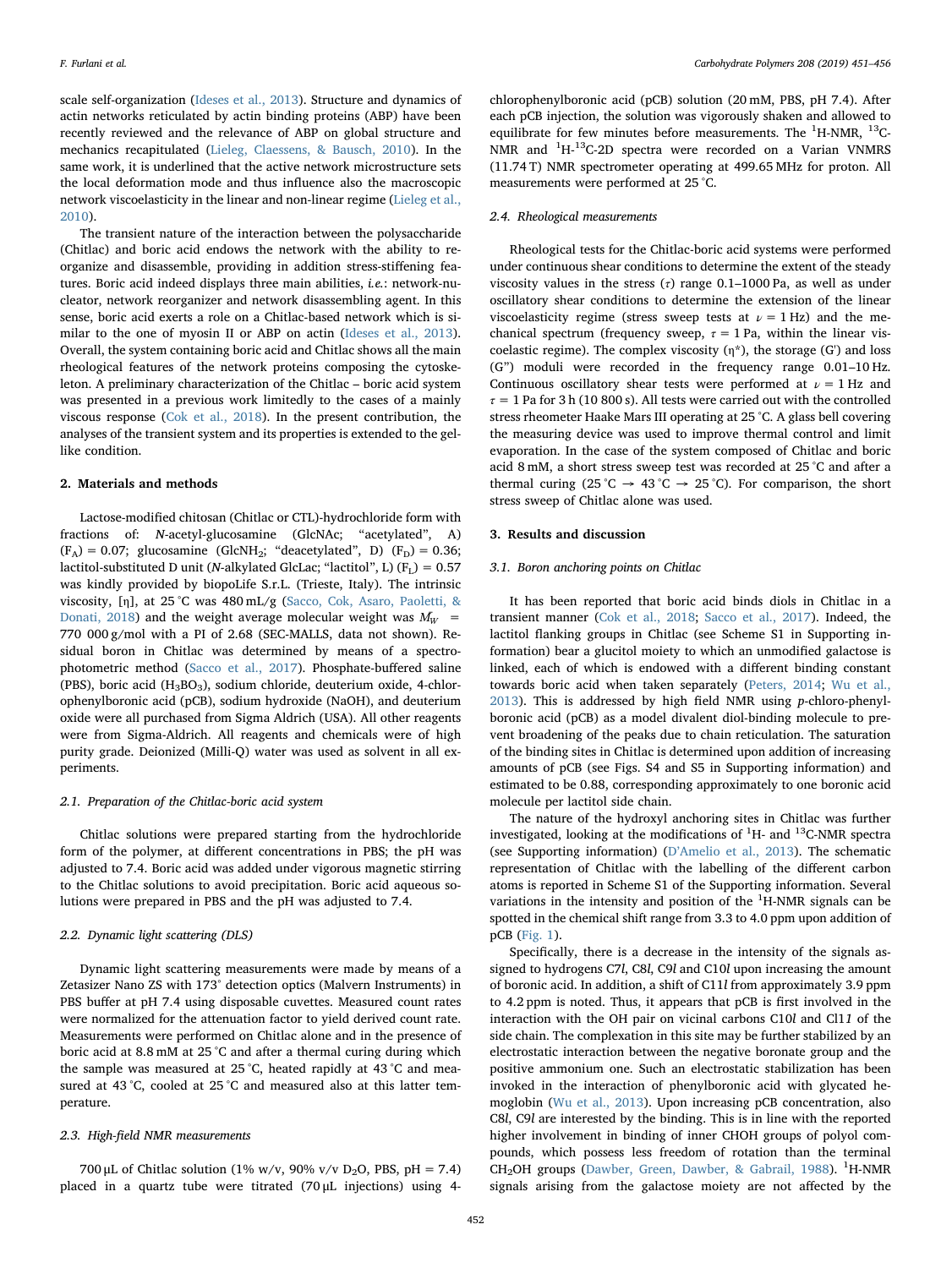<span id="page-2-0"></span>

Fig. 1. Transient anchoring of the cross-linking molecule to Chitlac.  ${}^{1}$ H-NMR spectrum of Chitlac in the absence (black line) and in the presence of pCB at a concentration of 5.6 mM (green line) and of 8.6 mM (red line) (For interpretation of the references to colour in this figure legend, the reader is referred to the web version of this article).

presence of boronic acid [\(Springsteen & Wang, 2002](#page-5-25)). This was supported by <sup>1</sup>H-<sup>13</sup>C 2D experiments (see Fig. S6 in Supporting information); the only cross-peaks clearly detectable after the addition of pCB are those belonging to the galactose part of the flanking groups of Chitlac. It therefore seems that the sole glucitol side chain offers two anchoring points for the binding of boron derivatives ([Scheme 1\)](#page-2-1) which, when the tetravalent boric acid is used instead on the divalent boronic derivative, might end up in two different sites for polysaccharide reticulation. From the 1:1 stoichiometry between pCB and the lactitol side chains reported above, one could infer that boric acid shifts continuously between the two conditions indicated by [Scheme 1](#page-2-1) which are expected to basically share the same thermodynamic features. Although these conclusions, in strict terms, are valid for pCB, it can be speculated that they are extendable also to the case of the use of boric acid.

#### 3.2. Chitlac-boric acid active network reorganization

The presence of boric acid, at neutral pH, induces transient reticulations among Chitlac polymer chains ([Cok et al., 2018;](#page-5-18) [Sacco et al.,](#page-5-20) [2017\)](#page-5-20). As a consequence, a metastable network is formed with reticulation points distributed stochastically within a relative potential well. Given the plethora of hydroxyl groups to which it can anchor, boric acid is an active cross-linker, constantly breaking and reforming linkages. In this sense, Chitlac-boric acid network can be described as an out-of-equilibrium system constantly remodeling much like the

cytoskeleton in cells [\(Backouche et al., 2006\)](#page-5-9). The reorganization of the Chitlac-boric acid network is induced by the application of energy, much like the activity of the molecular motors, such as myosin II for actin filaments, in the reorganization of natural networks is activated by ATP [\(Backouche et al., 2006\)](#page-5-9).

Reorganization of hydrogel structures upon curing has been reported for synthetic and natural polymers and for different polymerbased biomedical materials ([Cooke et al., 2018](#page-5-26); [Danielsen et al., 2018](#page-5-27); [Robert, Rossow, Hookway, Adam, & Gelfand, 2015\)](#page-5-28). Temperature has been reported to cure metastable actin-based networks obtained with ABPs or polycations [\(Lieleg et al., 2009](#page-5-29)). In addition, reorganization upon continuous compression was noticed for Langmuir polymer films and for dynamic covalent cross-linked synthetic polymer gels showing interesting self-healing properties ([Chandran et al., 2015;](#page-5-30) [Liu et al.,](#page-5-31) [2012\)](#page-5-31).

When the energy is provided in the form of heat, the Chitlac-boric acid system undergoes a transition with a rearrangement of reticulations detected as an increase of the scattered light [\(Fig. 2a](#page-3-0)). In line with previous reports, the addition of boric acid (8 mM) to a solution of Chitlac brings about an increase in the derived count rate of the scattered light as a consequence of the reticulation points formed among polysaccharide chains [\(Sacco et al., 2017](#page-5-20)). Thermal curing raises the derived count rate even further, pointing at a molecular rearrangement characterized by an increase of the boric acid cross-links per unit volume [\(Scheme 2](#page-3-1)). In the absence of boric acid, the derived count rate for Chitlac is only minimally affected by the thermal cycle, likely stemming from the very small amount of residual boron from the synthesis (approximately 125 ppm). The network reorganization induced by temperature is also noticed, to some extent, from rheological measurements (Fig. S7 in Supporting information) where the thermal curing led to an increase of G' which was not noticed for the system composed of Chitlac without added boric acid. A different way to transfer energy to the system is by replacing heat with a continuous oscillatory shear ([Moghimi, Jacob, Koumakis, & Petekidis, 2017\)](#page-5-32). As to the present case, a continuous mechanical solicitation of Chitlac, in the presence of boric acid (8 mM), produces a 4-fold increase of both the elastic and of the viscous moduli in the time frame analyzed (Fig. S8 in Supporting information), arising from the reorganization of the cross-links. This is also confirmed by the stress sweep curves [\(Fig. 2](#page-3-0)b), which display a marked increase in moduli after the mechanical treatment of the sample.

A non-linear behavior in the mechanical response is found for Chitlac in the presence of boric acid ([Fig. 2](#page-3-0)b and c) both prior to and after the application of the continuous oscillatory shear. In particular, both G' and G" show a linear dependence on stress  $(\tau)$  up to a critical value, followed by a marked strain-stiffening behavior. It is of striking evidence that the energy transferred through mechanical stimulus leads the Chitlac-boric acid system to a different potential energy well

<span id="page-2-1"></span>

Scheme 1. Schematic representation of the pCB binding sites in Chitlac.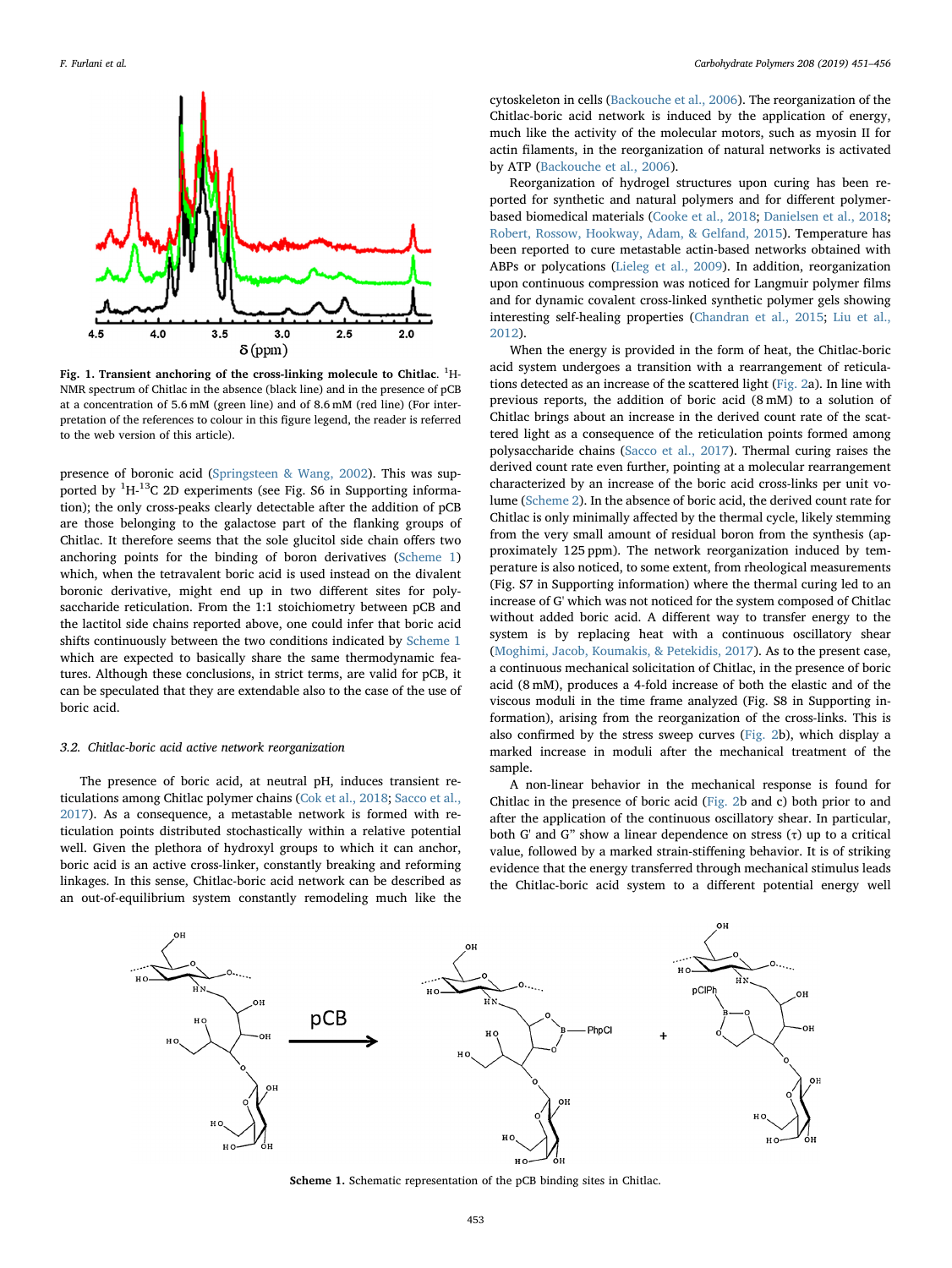<span id="page-3-0"></span>

Fig. 2. Energy-induced reorganization of the active network based on Chitlac: effect of thermal and mechanical curing. a) Derived count rate for Chitlac and Chitlac in the presence of boric acid ("B"; 8 mM) at 25 °C (black) and after the thermal curing (25 °C  $\rightarrow$  43 °C  $\rightarrow$  25 °C, red). Total polysaccharide concentration = 2 g/ L in PBS at pH 7.4. Data reported as mean  $\pm$  SD (n = 4). Dependence of G' (filled symbols) and G" (open symbols) on b) stress and d) frequency for Chitlac with boric acid 8 mM prior to (black) and after (red) continuous oscillatory shear. c) Reduced differential modulus for Chitlac with boric acid 8 mM prior to (black) and after (red) continuous oscillatory shear. In all cases analyzed from b) to d), the total polysaccharide concentration was  $1\%$  (w/v) in PBS at pH 7.4. SD in b, c and d is below 5% (For interpretation of the references to colour in this figure legend, the reader is referred to the web version of this article).

<span id="page-3-1"></span>

Scheme 2. Network rearrangement upon application of energy.

characterized by a higher mechanical performance (shear modulus, G, varies from 9.5 Pa to 35.3 Pa after mechanical treatment) but a reduced elasticity (maximum sample elongation,  $\gamma_{\text{Max}}$ , decreased from 3.2 to 2.5 after mechanical solicitation, see Supporting information). This is also seen in [Fig. 2c](#page-3-0) which shows that the normalized differential constants prior to and after the mechanically induced reorganization of the system are superimposable, with the latter having a lower chain extensibility. While this behavior has already been reported for the actin network [\(Yao et al., 2013\)](#page-5-33), this is the first time such an effect is found for a system containing a polysaccharide and a diol-binding moiety.

The mechanical spectrum of Chitlac in the presence of boric acid prior and after the mechanical solicitation is reported in [Fig. 2d](#page-3-0). The unsolicited sample shows a maximum in the  $G''$  -  $\omega$  curve with a relaxation time,  $\tau_{relax}$ , of 0.36 s, which can be related to the time-scale dynamics of the dissociation of the boric acid residues on the polysaccharide chains ([Mayumi, Marcellan, Ducouret, Creton, & Narita,](#page-5-34) [2013\)](#page-5-34).

The application of a continuous oscillatory shear to Chitlac and boric acid at 8 mM increases the stiffness of the network and extends the range of solid-like behavior. This is in contrast to the response of several materials where the application of an external stress leads to a fluidization, but it has been observed in the case of actin networks formed by the transient  $\alpha$ -actinin-4 cross-linker [\(Yao et al., 2013\)](#page-5-33). It is interesting to note that  $\tau_{relax}$  for the mechanically treated sample resulted to be 0.45 s, only slightly different from the untreated sample (0.36 s), suggesting that the energy induced network reorganization might alter the binding-unbinding kinetics of boric acid. These aspects will be the focus of dedicated relaxiation measurements that are ongoing. This result sets forth the similarity of the present network with the cytoskeleton of cells, where an effective remodeling can take place, the unbinding timescale (rates) of the cross-linking proteins from actin filaments being in the msec regime [\(Lieleg et al., 2010\)](#page-5-17).

#### 3.3. Chitlac-boric acid active network nucleation and disassembly

Boric acid induces the formation of reticulation points among Chitlac polymer chains, thus showing its nucleation ability. Using the two approaches reported in the Supporting information, the stressstrain curves were analyzed at different polymer concentration and in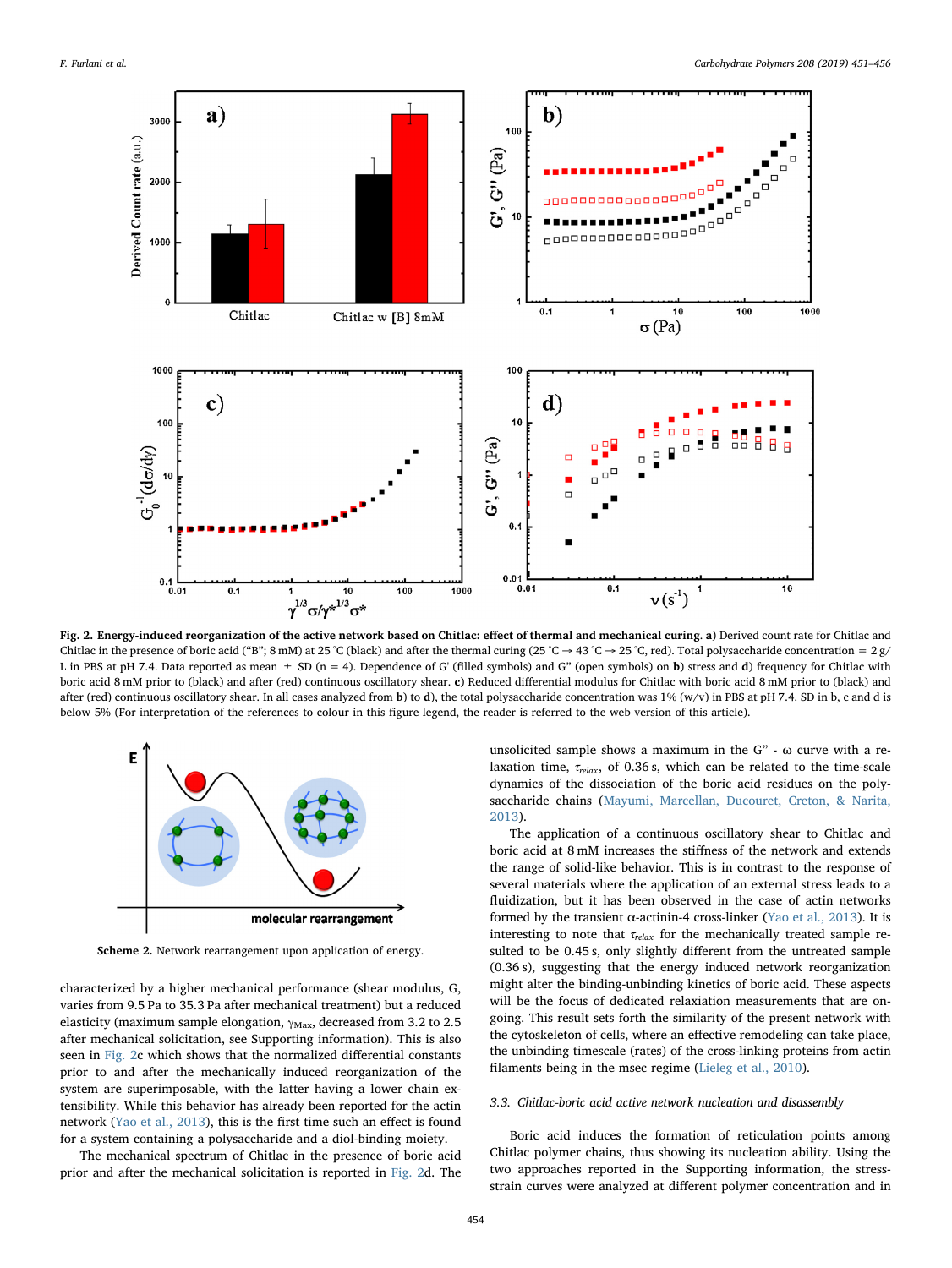<span id="page-4-0"></span>

Fig. 3. Mimicking the biological properties of biological tissues with Chitlac and boric acid. a) Dependence of the shear modulus (G) on the concentration of boric acid for Chitlac at concentration of 1% ( $\Box$ ), 2% ( $\Box$ ) and 3% ( $\Box$ ) (w/v), respectively. Data reported as mean  $\pm$  s.d. of the G values obtained from eqs. 1 and 6 (see Supporting information). b) Differential modulus for Chitlac 1% (w/v) in the presence of boric acid at  $2 \text{ mM } (\blacksquare)$ ,  $4 \text{ mM } (\blacksquare)$ ,  $6 \text{ mM } (\blacksquare)$ ,  $8 \text{ mM } (\blacksquare)$ ,  $c$ ) Dependence of the shear modulus on the maximum shear ( $\gamma_{\text{max}}$ ) in the presence of different amounts of boric acid for Chitlac at concentration of 1% (■), 2% (■), and 3% (■), respectively. Dotted lines represent the fitting of the experimental data by means of a power law G  $\alpha \gamma_{\text{max}}^a$ , with a ranging from -2.2 to -2.4. For comparison, the dependence of the Young's modulus on the maximum strain for elastomers is also reported, taken from [\(Vatankhah-Varnosfaderani et al., 2017\)](#page-5-13) (black solid line). SD in b and c is below 5%.

the presence of different amounts of boric acid. The first result to be underlined is that both approaches allowed to determine the shear modulus G with convergent results, as seen in [Fig. 3a](#page-4-0). In all cases considered, the increase in the amount of boric acid at the same concentration of Chitlac, leads to an increase of the shear modulus, G, and the power law  $G \propto [B]^{\alpha}$  holds. This is easily explained considering that the increase of boric acid increases the numbers of cross-linking points (nucleation) between the Chitlac chains. However, it should also be kept in mind that boric acid could lead to the formation of polymer bundles, on one side, and to intrachain binding on the other side. The exponent  $\alpha$  decreases upon increasing the concentration of the polysaccharide used, being equal to 1.7, 1.5 and 1.1 for Chitac concentrations of 1%, 2% and 3% (w/v), respectively. When the same amount of boric acid in solution is used, the higher the polysaccharide concentration the higher the shear modulus due to the shifting of the transient cross-linker equilibrium towards the interchain bound state. In addition, at given boric acid concentration, approximately the following scaling law was found:  $G \propto C_{\text{Children}}^{2.5}$ . These values are in good agreement with the predictions expected for a composite system containing point-like reticulations and polymer bundles under affine deformation. It should also be noted that the G values obtained in the present case are quite similar to those of the actin-ABP system for the same composite network arrangement ([Lieleg et al., 2010](#page-5-17)).

The stress-strain relationship was studied for the Chitlac samples at a total concentration of 1%, 2% and 3% (w/v), respectively, in the presence of different boric acid concentration. [Fig. 3b](#page-4-0) reports, as an example, the differential modulus for Chitlac at a concentration of 1% (w/v) for increasing concentrations of boric acid (additional data at higher values of the concentration of Chitlac are reported in Fig. S9 in the Supporting information). There is a linear extended part of the curve followed by an increase of the differential modulus, stemming from the non-linear stress-stiffening behavior, which might be correlated with the presence of polymer bundles within the composite chitlac-boric acid system. The analysis of the non-linear stress-strain allowed for calculating the critical strain at which a deviation from linearity is noticed, i.e.  $\gamma^*$ , and exploring its dependence from the concentration of boric acid (Fig. S10 in Supporting information). Regardless of the total polysaccharide concentration, the critical strain shows a rather good scaling law with the molar ratio between boric acid and Chitlac repeating units ( $[B]/[Chitlac]_{\text{ru}}$ ) over a twenty-fold range of the ratio, at least in the  $[B]/[Chitlac]_{ru}$  range between 0.02–0.4. This seems to indicate that the sole parameter influencing the deviation from the linearity is the total amount of reticulating agent per number of reticulation sites within the chain network, but also that a significant fraction of the reticulating agents are ineffective as to the dramatic onset of non-linearity.

The shear modulus showed a power-law dependence on the

maximum elongation network,  $\gamma_{\rm max}$ , with a coefficient ranging between -2.2 and -2.4, thus in substantial agreement with the theoretical expectations (i.e. -2) ([Fig. 3c](#page-4-0)). For the sake of comparison, [Fig. 3c](#page-4-0) reports also the E -  $\lambda_{\text{max}}$  relation expected for elastomers ([Vatankhah-](#page-5-13)[Varnosfaderani et al., 2017\)](#page-5-13). Although the conventional decrease of G with the maximum strain is maintained also in the present case, the experimental data span over an area of the graph characterized by both a lower mechanical performance and a much higher maximum elongation of the network. The latter can be traced back to the higher flexibility of the Chitlac chain with respect to structural proteins such as collagen. It is of no surprise that the general trend shown by the polysaccharide is similar to that of synthetic bottlebrush polymers ([Vatankhah-Varnosfaderani et al., 2017\)](#page-5-13). The values reached for  $\gamma_{\text{max}}$ are quite high (they extend almost up to the value of 10), showing that the material based on Chitlac and boric acid can be described as "supersoft", opening up potential applications in the field of biomaterials for soft tissue engineering. In the present case, it is conceivable that a contribution to softness arises from the transient features of the crosslinking agent. The peculiar non-linear mechanical behavior of the system composed by chitlac and boric acid at 8 mM is further analyzed and it compares surprisingly well with that shown by two other reticulated biopolymers of the natural extracellular matrix, i.e. collagen and neurofilaments, as reported by Storm et al. (Fig. S11 in the Supporting information) ([Storm, Pastore, MacKintosh, Lubensky, &](#page-5-35) [Janmey, 2005\)](#page-5-35).

The disassembly features of boric acid at high concentrations is evidenced from the decrease of G' in both stress and frequency sweep upon increasing the concentration of the inorganic component up to 20 mM (Fig. S12 in Supporting information), in agreement with previous reports in dilute solutions [\(Sacco et al., 2017\)](#page-5-20). Focusing on the stress sweep curves, one should note that the increase of the boric acid to 20 mM, besides lowering the storage modulus, results in deviation from linearity for lower  $\tau$  values. This could be traced back to the fact that boric acid disassembles more easily the single cross-linking points leaving a higher fraction of bundles in the composite network.

The effect of boric acid at different concentrations on steady flow properties of Chitlac has also been explored (see Fig. S2a in Supporting information). In view of the response of Chitlac under shear, one could speculate that the molecular basis of the thickening resides in the shearinduced reorganization of (transiently) bound boric acid with the formation of additional reticulation points leading to increasing viscosity. The higher is the initial number of cross-links as indicated by  $\eta_0$  (i.e. the higher the initial concentration of boric acid), the more efficient is the shear induced formation of novel additional cross-links and the sudden uprise of the  $\eta_0$  -  $\dot{\gamma}$  curve (Fig. S2b). This parallels the effect of reorganization induced by the application of energy (thermal or mechanical) to the system as reported in [Fig. 2.](#page-3-0) A similar effect was seen in